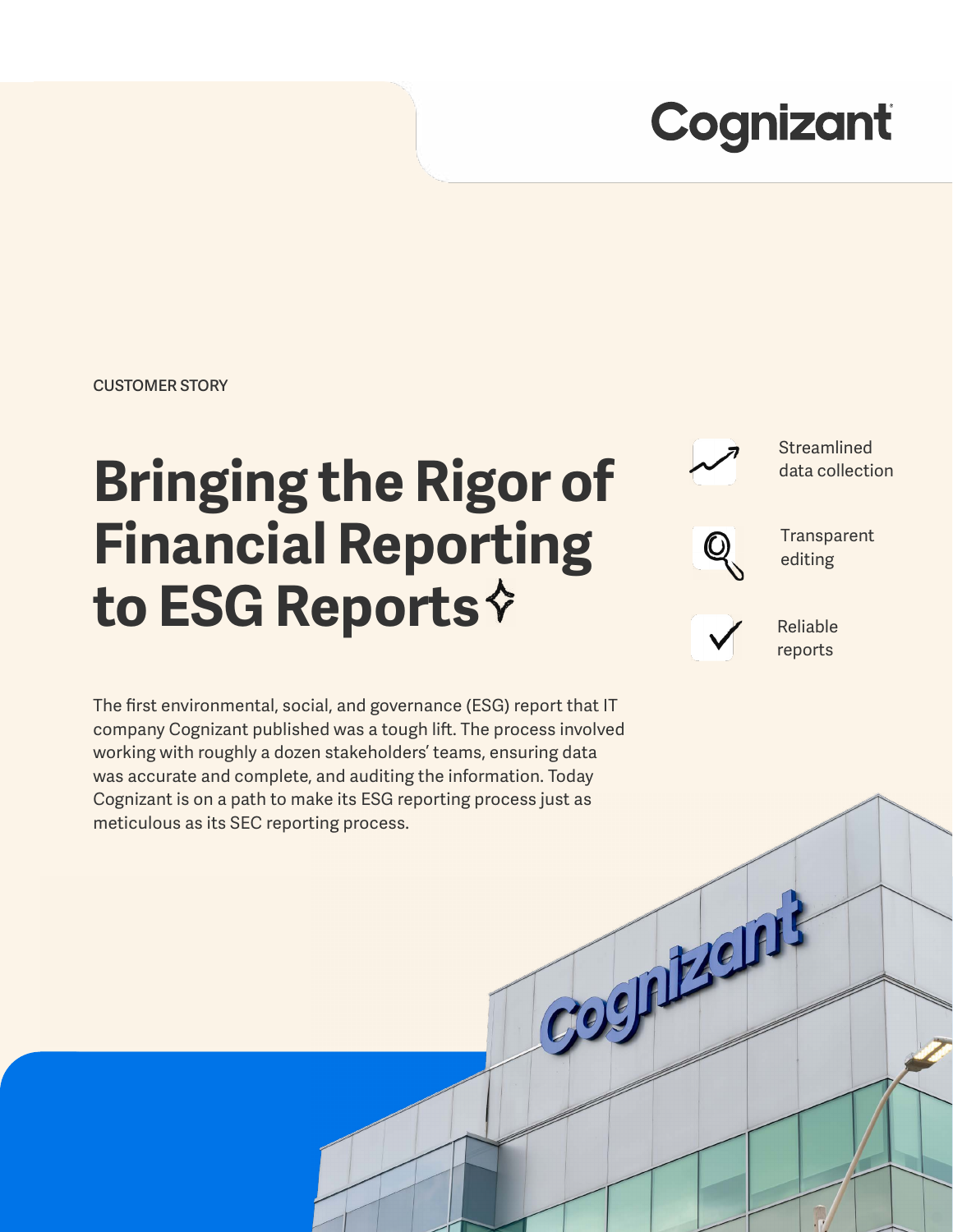## **Before Cognizant published its first environmental, social, and governance (ESG) report in 2020, the investment community was putting more pressure on companies' ESG performance.**

Investors had been building more sustainable portfolios and shifting how they cast shareholder votes at other companies to support their values. As an IT leader, Cognizant wanted to stay at the forefront on ESG performance. Stakeholders were seeking disclosures that weren't required at the time, but ESG reporting was still important to executives at Cognizant and its newly hired chief sustainability officer.

"Our leadership really demonstrated that ESG is a toplevel priority and something that they're keeping an eye on," said Aya Kiy, Associate Director, ESG—Legal, at Cognizant. "Having our leadership behind us was very helpful in communicating the importance of this to the different stakeholders internally."

While the company had published corporate social responsibility (CSR) reports before, its 2020 ESG report was the first to utilize the Sustainability Accounting Standards Board (SASB) framework and Task Force on Climate-Related Financial Disclosures (TCFD) recommendations. Cognizant also aligns with the Global Reporting Initiative (GRI), discloses to CDP, and has signed on to the United Nations Sustainable Development Goals (UNSDGs).

Aya, who leads the governance pillar of ESG at Cognizant, said compiling the first report was a tough lift. For example, in verifying documentation of data and sources, Aya and her colleagues found instances where they felt there was a risk of human error in capturing or transferring data.

Within the first week after Cognizant published its first ESG report, Aya knew she wanted to use technology to improve the reporting process.

"We were looking for a partner to help us house ESG information in one secure ecosystem that can help us not only keep track of all these internal subject matter experts and stakeholders but also keep track of our communications," Aya said.



### **Using Workiva for more than SEC reporting**

Cognizant was already using the Workiva platform to prepare its SEC filings and for **[controls management](https://www.workiva.com/solutions/internal-controls-management)**. When reviewing vendors for ESG reporting, Aya also chose Workiva.

"It's an end-to-end solution," she said, with the ability to help with data collection, mapping data to different ESG frameworks, and streamlining reporting. "I didn't see anyone who came close."

She also knew that Cognizant's legal and finance departments trust the Workiva platform to prepare its 10-K and proxy. In addition, permissions within the platform restrict who can access reports before they're publicly released.

For Cognizant's future ESG reports, Aya's team plans to send requests for data directly to internal stakeholders through the platform, where stakeholders can enter data, review it, and sign off on it, thanks to a customized process Aya and Workiva developed for subject matter expert attestations. Aya's team can automatically flow that data into reports where the information needs to go.